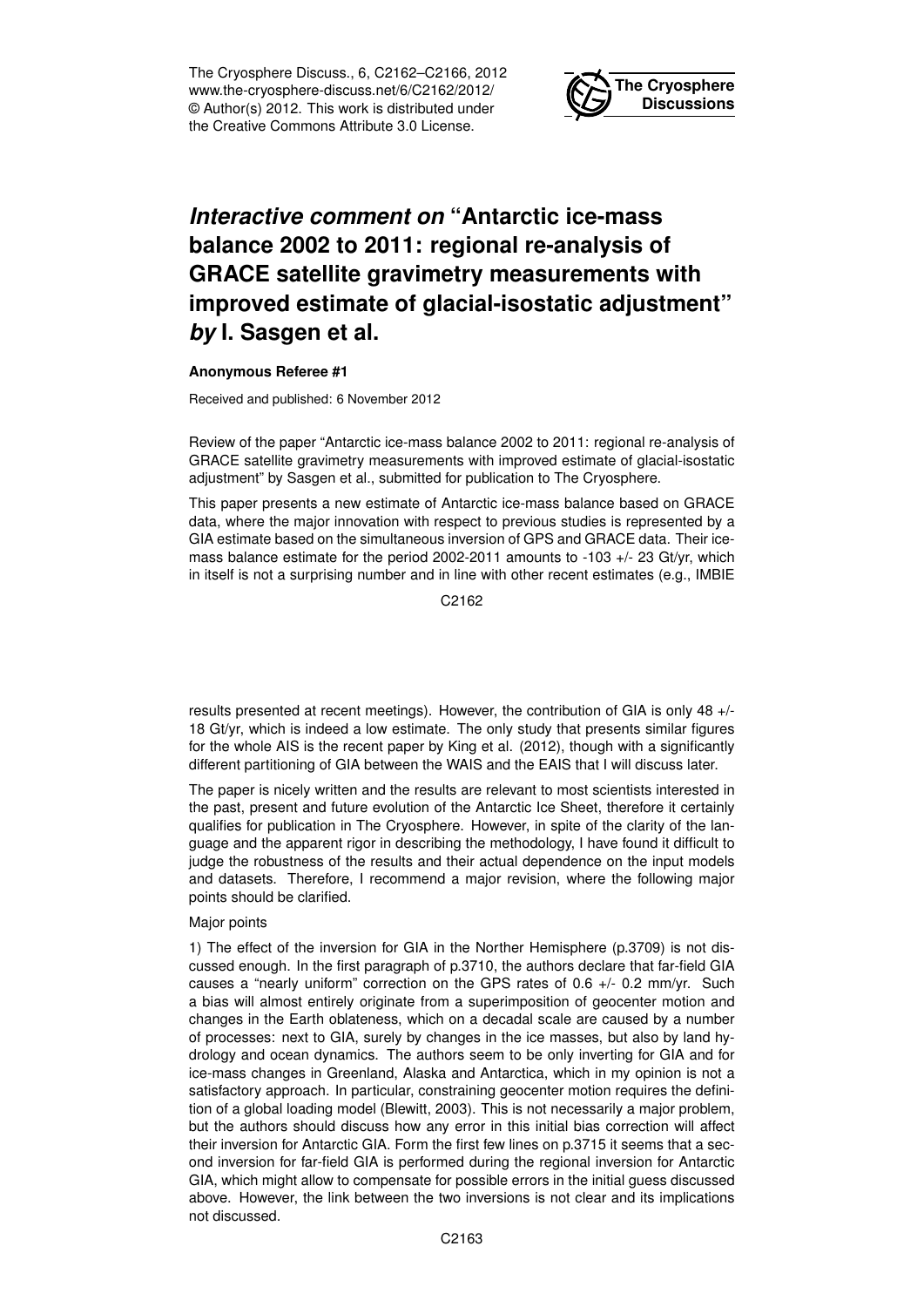2) The impact of the addition of GRACE data to the GPS-only inversion is not clear at all, since Figure 4 only shows averaged values. After trying to gauge the impact of the use of GRACE data in each individual sector from Figure 3, I resorted to making use of the SH coefficients provided in the Supplemental to generate (unsmoothed) plots of GIA-induced surface mass changes for the GRACE-GPS and the GPS-only models. Such two plots should definitely be in the paper, because I believe that, at least for the case of Antarctic GIA, spatial patterns are more relevant than their actual amplitude. Moreover, they serve the double purpose of allowing to see the effect of the GRACE constraint and of facilitating the comparison against other available models. I recommend showing equivalent mass changes (not geoid changes), because they scale almost linearly with uplift rates. As a result of this effort I have verified the validity of the author's generic statement at lines 8-11 of p.3713 that the fit of each parameter Sr is influenced by the contribution of all sectors. Though the statement is somehow obvious to anybody with basic understanding of the physics of GIA (but I guess not to any reader of TC), in its current form it lacks a quantitative measure of this influence.

3) About the use of GRACE data, I wonder why the authors have limited it to the FRIS, and not also to the Ross Ice Shelf, where the same arguments hold, and to the central part of the EAIS, where accumulation is almost null. Those two areas would be important because the Ross Ice Shelf is a region of large GIA differences between various existing models, while an additional constraint over the EAIS might help to resolve potential issues arising from the far-field effects discussed in (1).

4) The authors claim that their results are largely independent on the input GIA models because of the large spectrum of ice and earth models used in this study (l.21-24, p.3710). Personally, I find that using permutations of 3 ice histories and 4 viscosity models over 5 areas does not necessarily proves this statement to be true, considering that model results are highly correlated. In particular, I am not sure I understand the implications of what the authors write about the constrained least-squares approach (l.21-25, p.3712), when they state that the parameter estimate must be close to an

C2164

a priori value: what would it happen if, for example, all three ice histories missed an area of large GIA? I think that the authors should provide some, at least rudimentary, sensitivity test to actually show that the output of their inversion is not largely affected by the input models. On a related note, I find the range of chosen viscosity values for the upper mantle (Table 1) to be quite limited: this might have to do with the chosen ice histories (in the sense that the combination of the different ice histories and earth models might eventually provide a wide-enough spectrum of GIA predictions), but it certainly deserves a clearer explanation. Finally, considering the existing trade-offs between ice histories and earth models, I do not see the need to model lateral variations in lithospheric thickness (l.25-28, p.3711), which also largely limits the possibility for other researchers to reproduce the results presented in this paper (since the access to 3D GIA models is very limited).

## Additional comments

5) The authors seem to produce GIA estimates of radial displacement in the center of figure (CF) and GIA estimates of geoid height change in the center of mass (presumably of the whole earth, CM). I wonder why this choice, considering that the GPS data of Thomas et al. (2012) are expressed in the CM.

6) There seems to be some inconsistency in notation between the text on p.3712 (l.13- 14), where it is stated that a single scalar parameter SˆGRACE is derived, and the explanation of the symbols of eq.2, where SˆGRACE is a vector.

7) It would be nice to also see a spatial plot of the result of the GRACE-only inversion, since a mean bias of -1 mm/yr with respect to the GPS results does not sound too bad. Moreover, this bias might have to do with the GRACE-only estimate of the contribution of the Norther Hemisphere.

8) It seems that the errors associated with the GRACE scaling factor are heavily affecting the solution (a 10% change in those errors changes the total GIA estimate by 10-20%). Is it possible that the given GIA uncertainty is too optimistic?